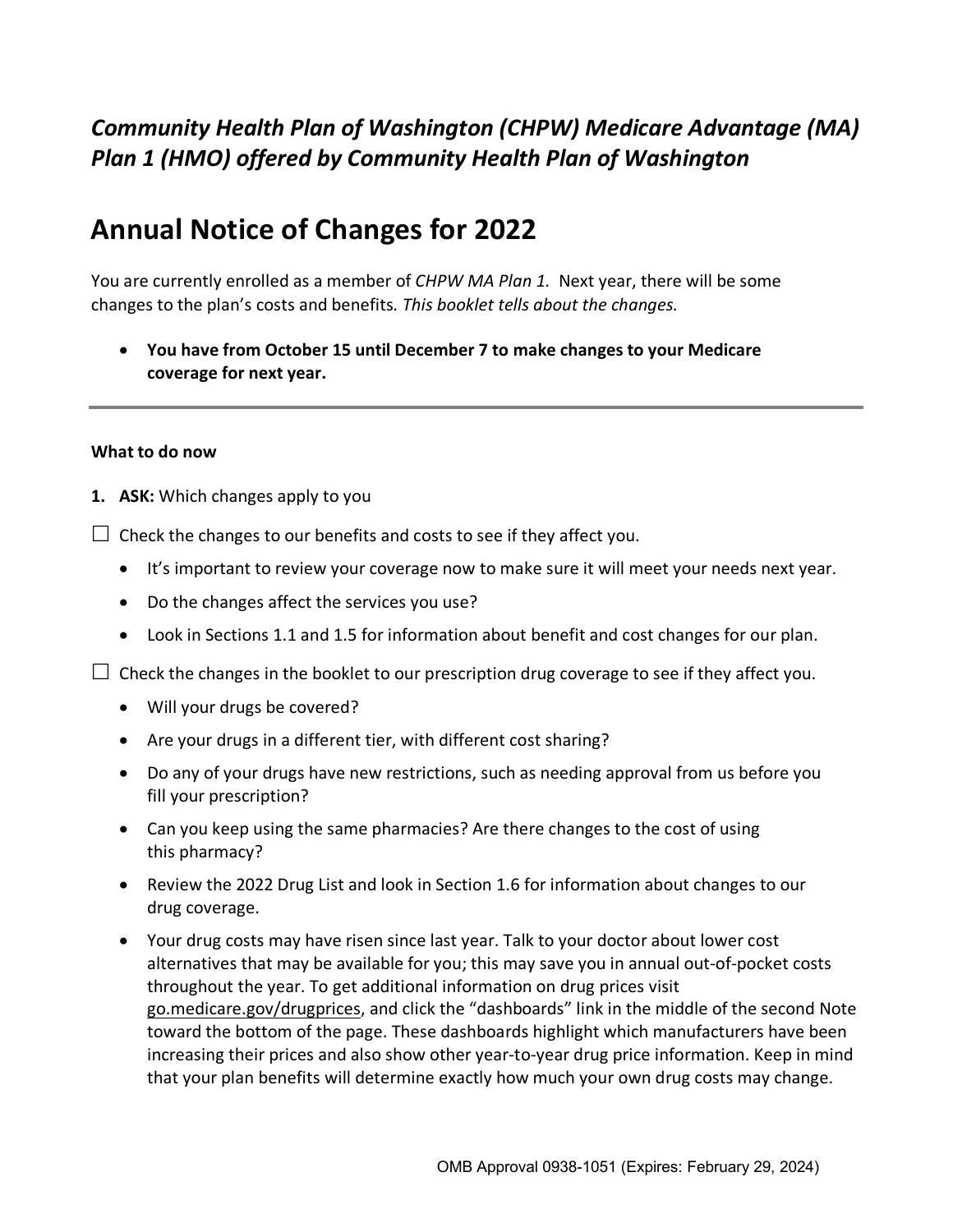$\Box$  Check to see if your doctors and other providers will be in our network next year.

- Are your doctors, including specialists you see regularly, in our network?
- What about the hospitals or other providers you use?
- Look in Section 1.3 for information about our *Provider Directory*.

 $\Box$  Think about your overall health care costs.

- How much will you spend out-of-pocket for the services and prescription drugs you use regularly?
- How much will you spend on your premium and deductibles?
- How do your total plan costs compare to other Medicare coverage options?
- $\Box$  Think about whether you are happy with our plan.
- **2. COMPARE:** Learn about other plan choices

 $\Box$  Check coverage and costs of plans in your area.

- Use the personalized search feature on the Medicare Plan Finder at [medicare.gov/plan-compare](http://www.medicare.gov/plan-compare) website.
- Review the list in the back of your *Medicare & You 2022* handbook.
- Look in Section 2.2 to learn more about your choices.

 $\Box$  Once you narrow your choice to a preferred plan, confirm your costs and coverage on the plan's website.

#### **3. CHOOSE:** Decide whether you want to change your plan

- If you don't join another plan by December 7, 2021, you will be enrolled in *CHPW MA Plan 1.*
- To change to a **different plan** that may better meet your needs, you can switch plans between October 15 and December 7.
- **4. ENROLL:** To change plans, join a plan between **October 15** and **December 7, 2021**
	- If you don't join another plan by **December 7, 2021**, you will be enrolled in *CHPW MA Plan 1*.
	- If you join another plan by **December 7, 2021**, your new coverage will start on **January 1, 2022.** You will be automatically disenrolled from your current plan.

#### **Additional Resources**

- Please contact our Customer Service number at 1-800-942-0247 for additional information. (TTY users should call 711.) Hours are 8:00 a.m. to 8:00 p.m., 7 days a week.
- Customer Service has free language interpreter services available for non-English speakers (phone numbers are in Section 6.1 of this booklet).
- You can ask for this information in alternative formats such as Braille, large print, or audio.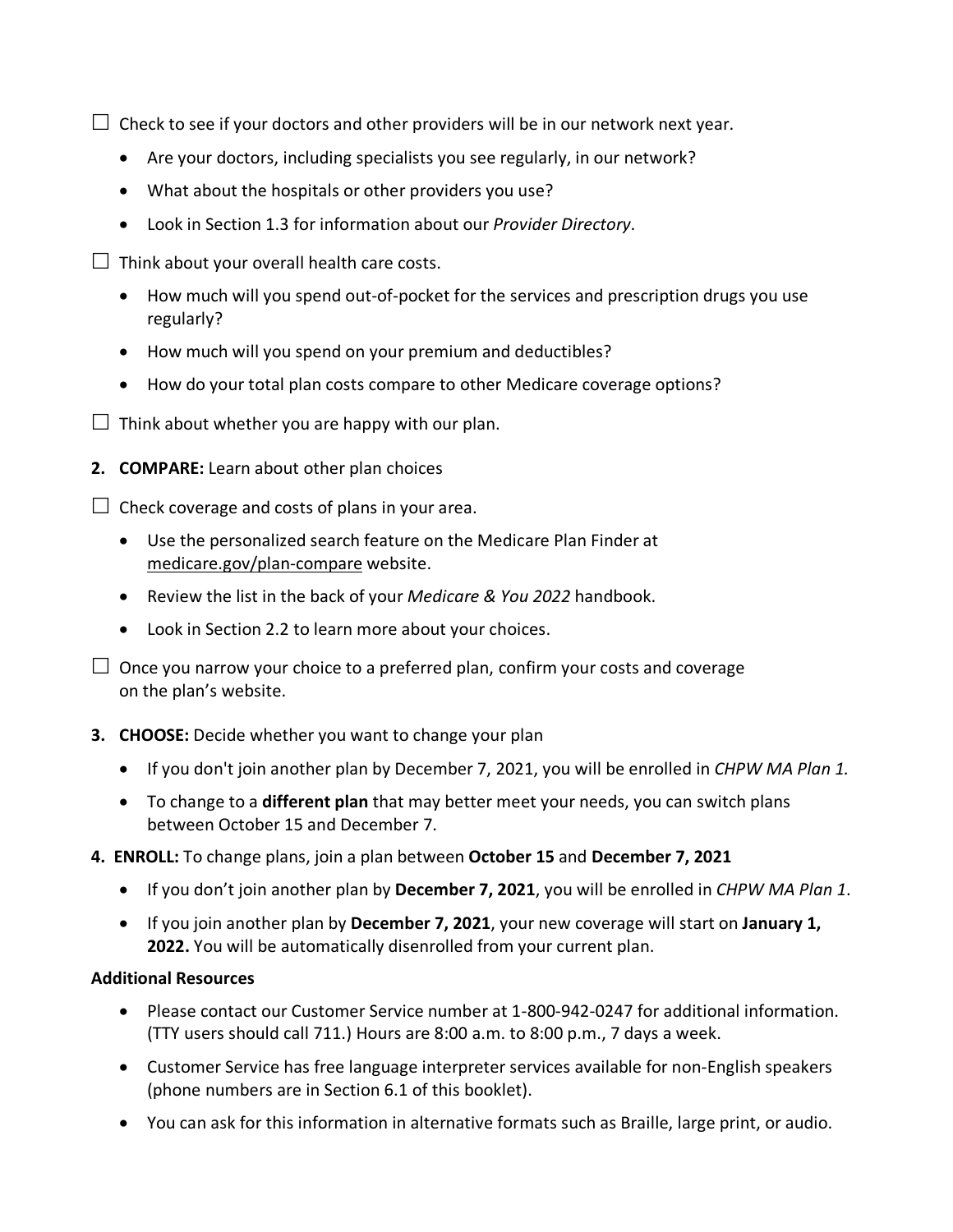• **Coverage under this Plan qualifies as Qualifying Health Coverage (QHC)** and satisfies the Patient Protection and Affordable Care Act's (ACA) individual shared responsibility requirement. Please visit the Internal Revenue Service (IRS) website at [irs.gov/Affordable-](http://www.irs.gov/Affordable-Care-Act/Individuals-and-Families)[Care-Act/Individuals-and-Families](http://www.irs.gov/Affordable-Care-Act/Individuals-and-Families) for more information.

#### **About** *CHPW MA Plan 1*

- Community Health Plan of Washington is an HMO plan with a Medicare contract. Enrollment in Community Health Plan of Washington depends on contract renewal.
- When this booklet says "we," "us," or "our," it means *Community Health Plan of Washington*. When it says "plan" or "our plan," it means *CHPW MA Plan 1*.

H5826\_MK370\_ANOC\_Plan1\_09\_2022\_M File & Use 08242021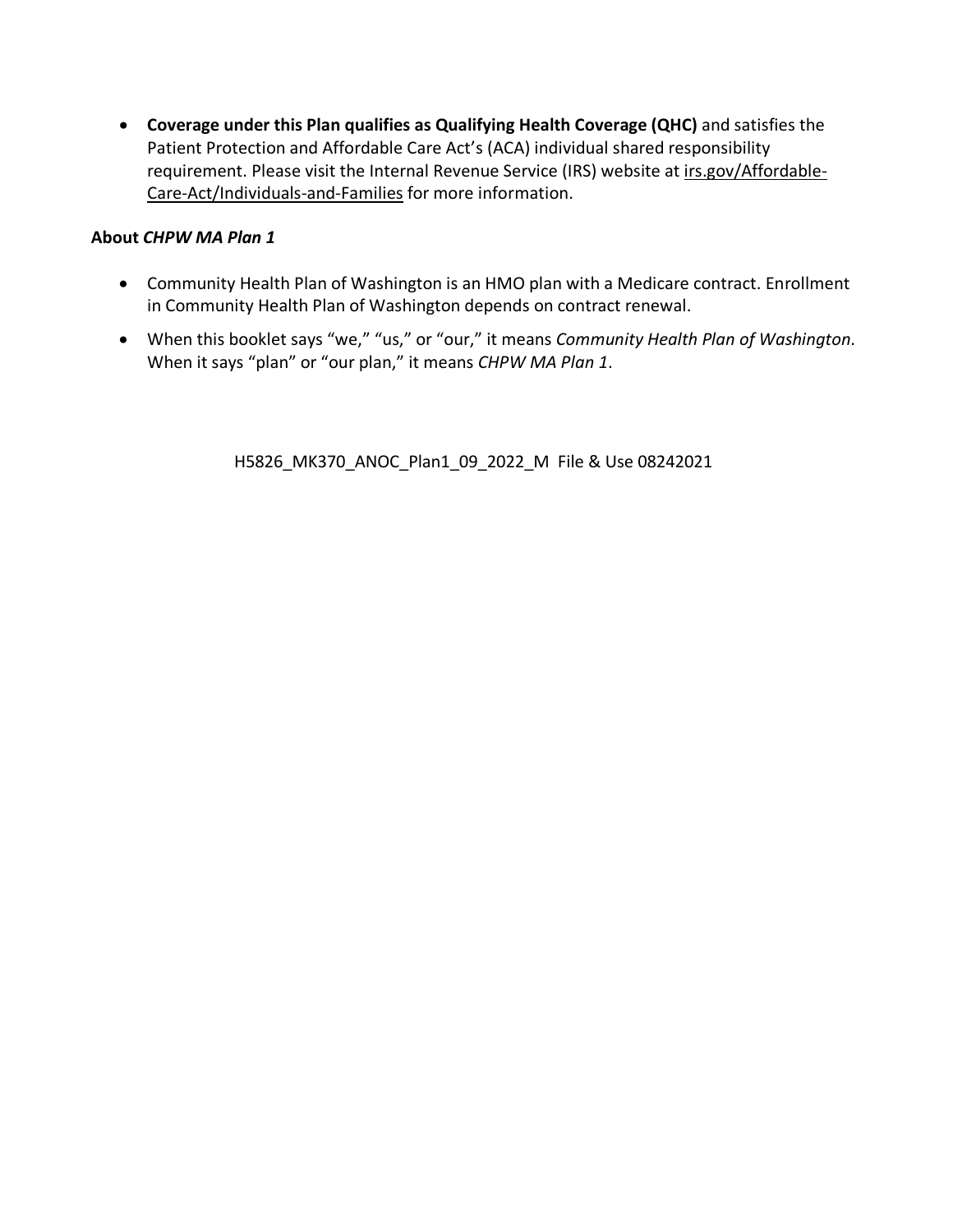# **Summary of Important Costs for 2022**

The table below compares the 2021 costs and 2022 costs for *CHPW MA Plan 1* in several important areas. **Please note this is only a summary of changes**. A copy of the *Evidence of Coverage* is located on our website at medicare.chpw.org/. You may also call Customer Service to ask us to mail you an *Evidence of Coverage*.

| Cost                                                                                                                               | 2021 (this year)                       | 2022 (next year)                      |
|------------------------------------------------------------------------------------------------------------------------------------|----------------------------------------|---------------------------------------|
| Monthly plan premium*                                                                                                              | \$0                                    | No change                             |
| * Your premium may<br>be higher or lower<br>than this amount.<br>(See Section 1.1<br>for details)                                  |                                        |                                       |
| <b>Maximum out-of-pocket</b><br>amount                                                                                             | \$6,700                                | No change                             |
| This is the most you will pay<br>out-of-pocket for your covered<br>Part A and Part B services.<br>(See Section 1.2<br>for details) |                                        |                                       |
| <b>Doctor office visits</b>                                                                                                        | Primary care visits:<br>\$15 per visit | Primary care visits:<br>\$0 per visit |
|                                                                                                                                    | Specialist visits:<br>\$50 per visit   | Specialist visits:<br>No change       |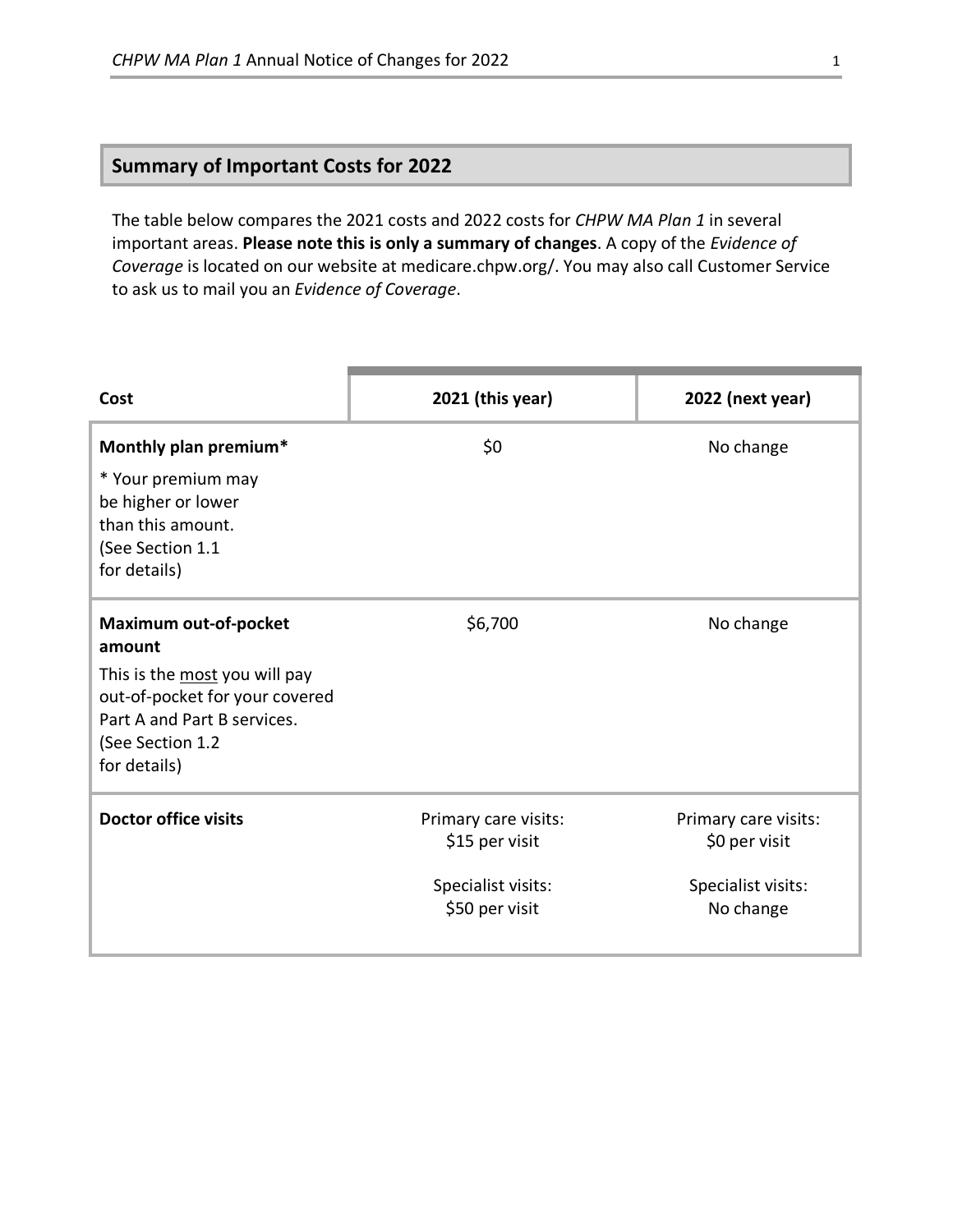| Cost                                                                                                                                                                                                                                                                                                                                                              | $2021$ (this year)                                                                                                                   | 2022 (next year) |
|-------------------------------------------------------------------------------------------------------------------------------------------------------------------------------------------------------------------------------------------------------------------------------------------------------------------------------------------------------------------|--------------------------------------------------------------------------------------------------------------------------------------|------------------|
| <b>Inpatient hospital stays</b><br>Includes inpatient acute,<br>inpatient rehabilitation, long-<br>term care hospitals and other<br>types of inpatient hospital<br>services. Inpatient hospital care<br>starts the day you are formally<br>admitted to the hospital with a<br>doctor's order. The day before<br>you are discharged is your last<br>inpatient day. | For Medicare-covered hospital<br>stays:<br>$\bullet$ \$450 copay per day,<br>days $1-4$<br>$\bullet$ \$0 copay per day,<br>days 5-90 | No change        |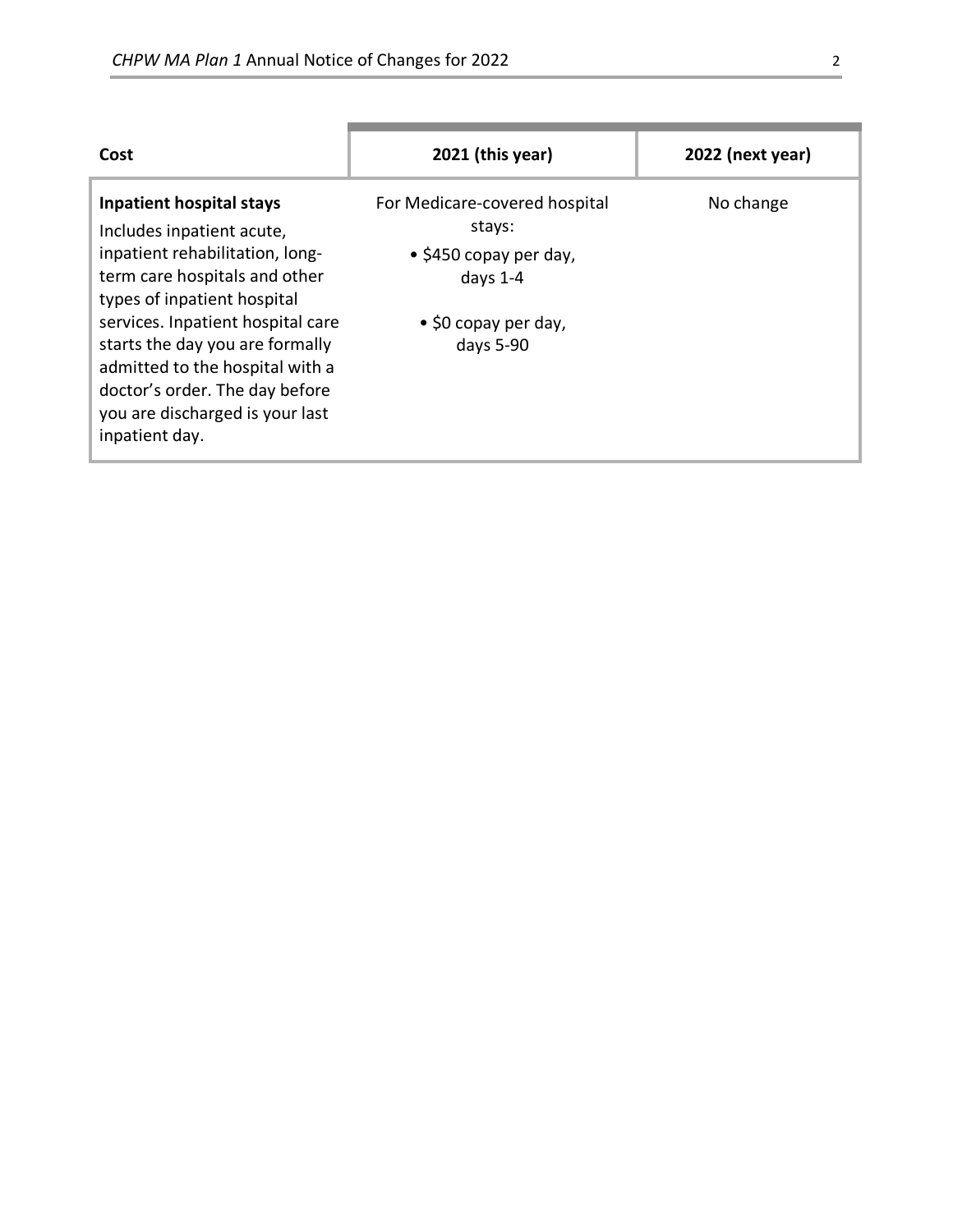| Cost                                                            | 2021 (this year)                                                                                          | 2022 (next year)                                                             |
|-----------------------------------------------------------------|-----------------------------------------------------------------------------------------------------------|------------------------------------------------------------------------------|
| <b>Part D prescription</b><br>drug coverage<br>(See Section 1.6 | Deductible: \$230. Applies to Tier 5<br>Specialty Drugs only. No Part D<br>deductible for Drug Tiers 1-4. | No change<br>to Deductible.                                                  |
| for details)                                                    | Copayment/Coinsurance during<br>the Initial Coverage Stage:                                               | No change                                                                    |
|                                                                 | <b>Preferred Generic (Tier 1):</b><br>Standard pharmacy: \$5 copay<br>Preferred pharmacy: \$0 copay       | to<br>Copayment/Coinsurance<br>for Standard and Preferred<br>Retail Pharmacy |
|                                                                 | Generic (Tier 2):                                                                                         |                                                                              |
|                                                                 | Standard pharmacy: \$15 copay                                                                             |                                                                              |
|                                                                 | Preferred pharmacy: \$10 copay                                                                            |                                                                              |
|                                                                 | <b>Preferred Brand (Tier 3):</b>                                                                          |                                                                              |
|                                                                 | Standard pharmacy: \$47 copay                                                                             |                                                                              |
|                                                                 | Preferred pharmacy: \$42 copay                                                                            |                                                                              |
|                                                                 | <b>Non-Preferred Drug</b>                                                                                 |                                                                              |
|                                                                 | (Tier 4):                                                                                                 |                                                                              |
|                                                                 | Standard pharmacy:                                                                                        |                                                                              |
|                                                                 | 50% of the cost                                                                                           |                                                                              |
|                                                                 | Preferred pharmacy:                                                                                       |                                                                              |
|                                                                 | 50% of the cost                                                                                           |                                                                              |
|                                                                 | <b>Specialty Drug (Tier 5):</b>                                                                           |                                                                              |
|                                                                 | Standard pharmacy:                                                                                        |                                                                              |
|                                                                 | 33% of the cost                                                                                           |                                                                              |
|                                                                 | Preferred pharmacy:                                                                                       |                                                                              |
|                                                                 | 33% of the cost                                                                                           |                                                                              |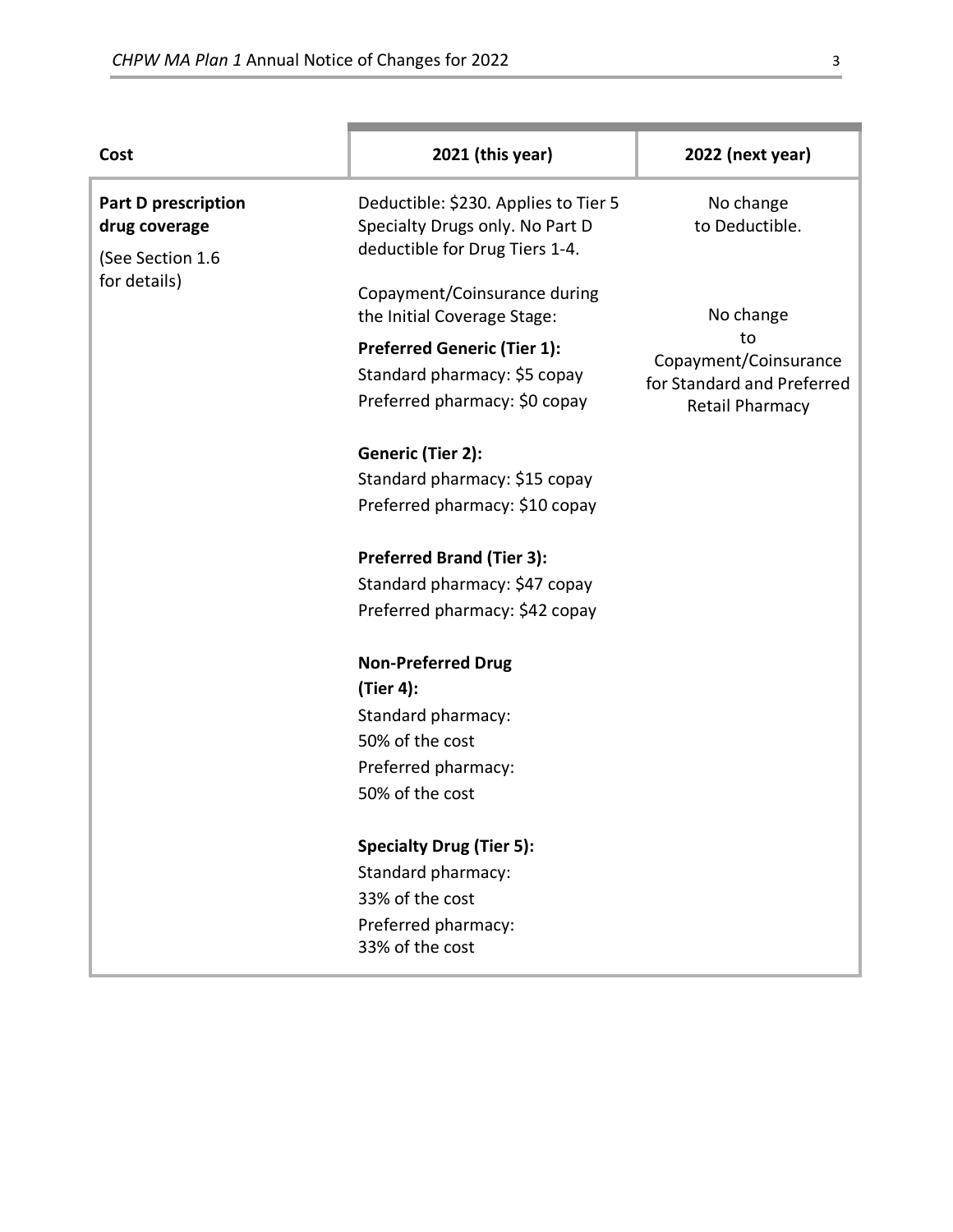| Cost                                                                              | 2021 (this year)                                                  | 2022 (next year)                                                                                           |
|-----------------------------------------------------------------------------------|-------------------------------------------------------------------|------------------------------------------------------------------------------------------------------------|
| Part D prescription drug<br>coverage (continued)<br>(See Section 1.6 for details) | For mail orders for all tiers<br>(Tier 1, 2, 3, 4, 5):            | For mail orders for all tiers<br>(Tier 1, 2, 3, 4, 5):                                                     |
|                                                                                   | Mail-order cost sharing matches<br>Preferred Retail cost sharing. | Standard mail-order cost<br>sharing matches Standard<br>Retail cost sharing.                               |
|                                                                                   |                                                                   | Preferred mail-order cost<br>sharing matches Preferred<br>Retail cost sharing.                             |
|                                                                                   |                                                                   | See above (previous page)<br>for all Standard and<br>Preferred mail-order cost<br>sharing amounts.         |
|                                                                                   |                                                                   | Call Customer Service to<br>find out if your mail-order<br>prescriptions are Standard<br>or Preferred.     |
|                                                                                   |                                                                   | (Phone numbers for<br><b>Customer Service are</b><br>printed in Section 6.1 at<br>the end of this notice.) |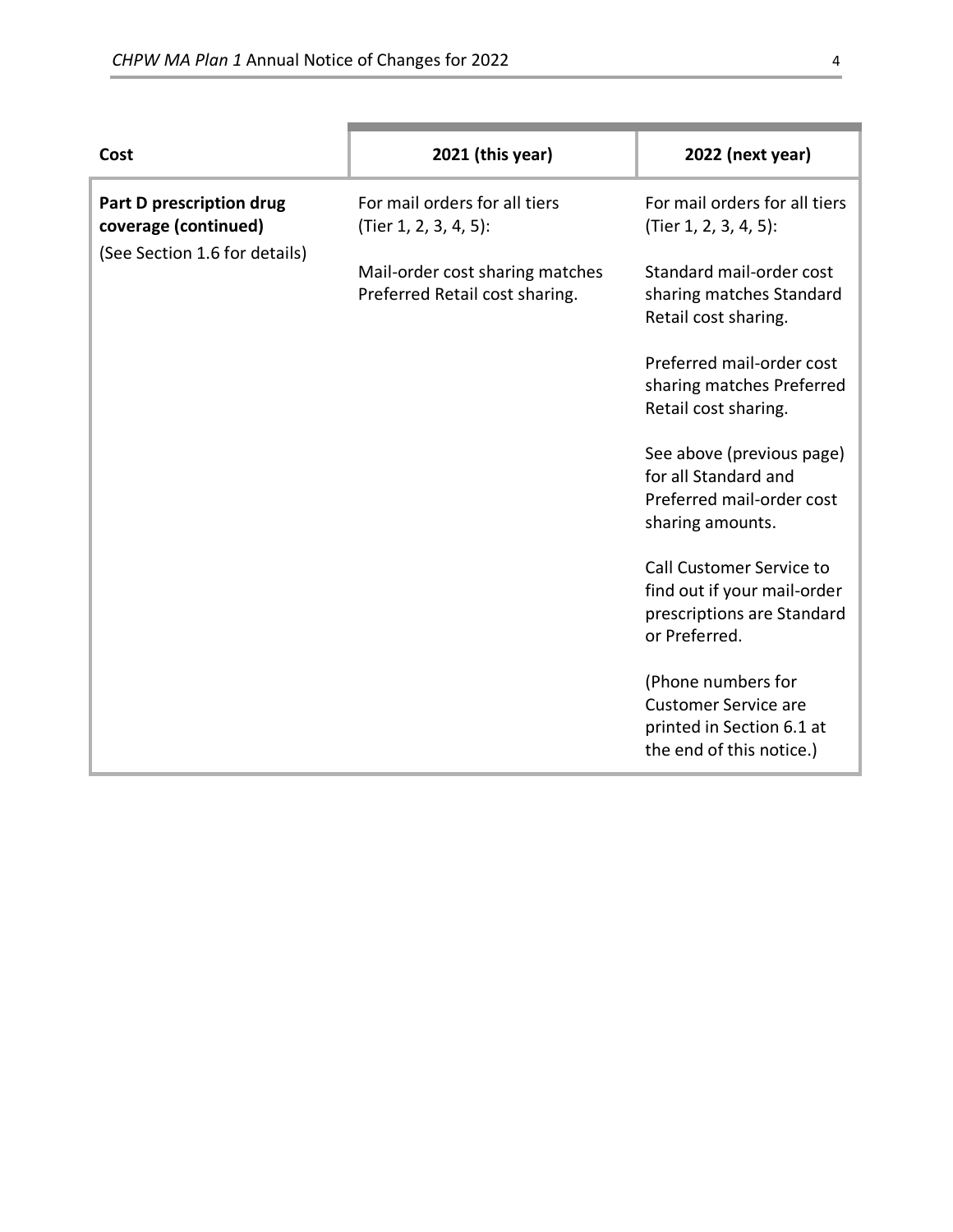# *Annual Notice of Changes* **for 2022 Table of Contents**

| <b>SECTION 1</b> |                                                      |  |
|------------------|------------------------------------------------------|--|
|                  |                                                      |  |
|                  |                                                      |  |
|                  |                                                      |  |
|                  |                                                      |  |
|                  |                                                      |  |
|                  |                                                      |  |
| <b>SECTION 2</b> |                                                      |  |
|                  |                                                      |  |
|                  |                                                      |  |
| <b>SECTION 3</b> |                                                      |  |
| <b>SECTION 4</b> | Programs That Offer Free Counseling about Medicare15 |  |
| <b>SECTION 5</b> |                                                      |  |
| <b>SECTION 6</b> |                                                      |  |
|                  |                                                      |  |
|                  |                                                      |  |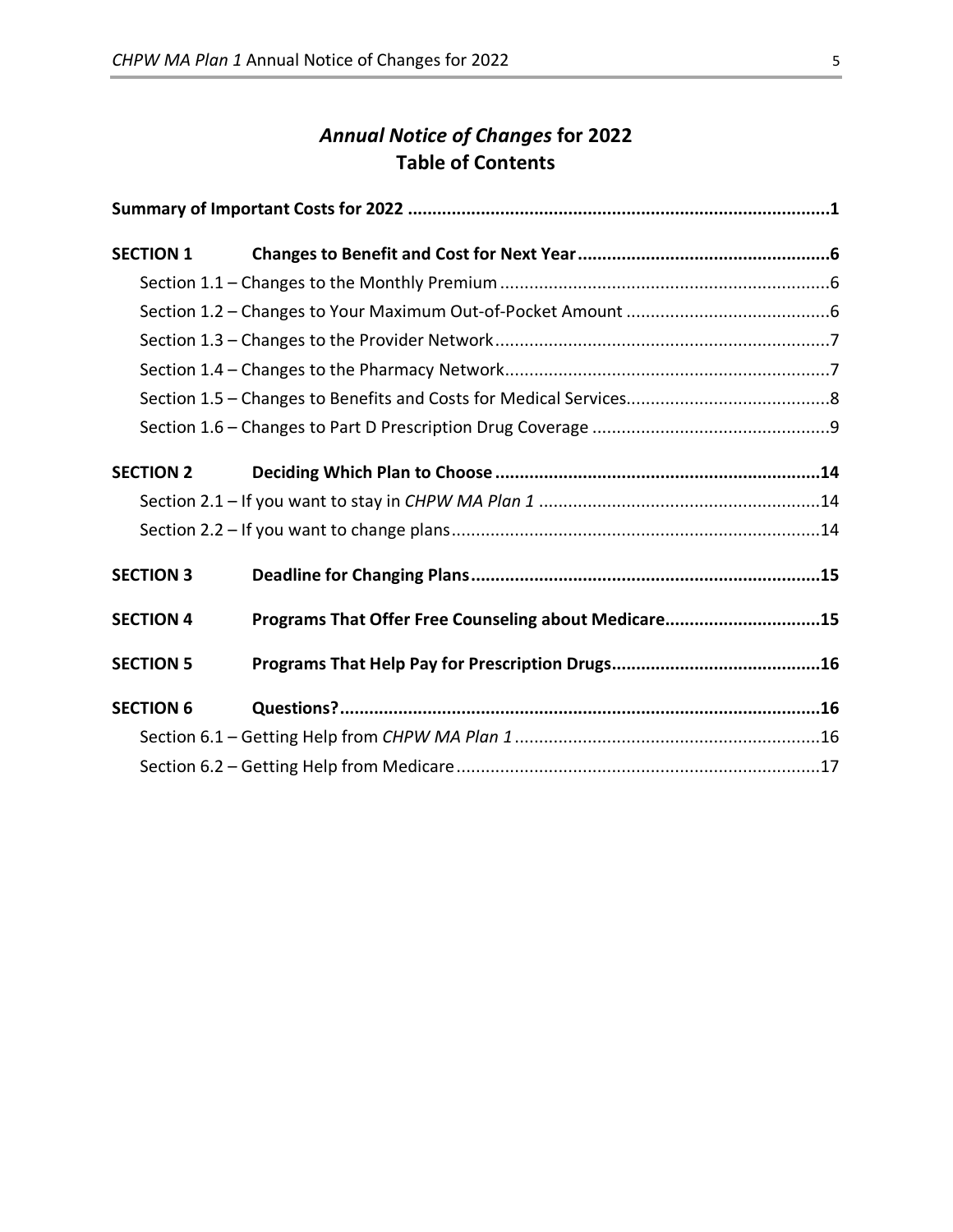# **SECTION 1 Changes to Benefit and Cost for Next Year**

## **Section 1.1 – Changes to the Monthly Premium**

| Cost                                                             | 2021 (this year) | 2022 (next year) |
|------------------------------------------------------------------|------------------|------------------|
| <b>Monthly premium</b>                                           | S0               | No change        |
| (You must also continue to pay your<br>Medicare Part B premium.) |                  |                  |

- Your monthly plan premium will be *more* if you are required to pay a lifetime Part D late enrollment penalty for going without other drug coverage that is at least as good as Medicare drug coverage (also referred to as "creditable coverage") for 63 days or more.
- If you have a higher income, you may have to pay an additional amount each month directly to the government for your Medicare prescription drug coverage.
- Your monthly premium will be *less* if you are receiving "Extra Help" with your prescription drug costs. Please see Section 7 regarding "Extra Help" from Medicare.

#### **Section 1.2 – Changes to Your Maximum Out-of-Pocket Amount**

To protect you, Medicare requires all health plans to limit how much you pay "out-of-pocket" during the year. This limit is called the "maximum out-of-pocket amount." Once you reach this amount, you generally pay nothing for covered Part A and Part B services for the rest of the year.

| Cost                                                                                                                                                                                                                                                                         | $2021$ (this year) | 2022 (next year) |
|------------------------------------------------------------------------------------------------------------------------------------------------------------------------------------------------------------------------------------------------------------------------------|--------------------|------------------|
| <b>Maximum out-of-pocket amount</b><br>Your costs for covered medical<br>services (such as copays) count<br>toward your maximum out-of-<br>pocket amount. Your plan premium<br>and costs for prescription drugs do<br>not count toward your maximum<br>out-of-pocket amount. | \$6,700            | No change        |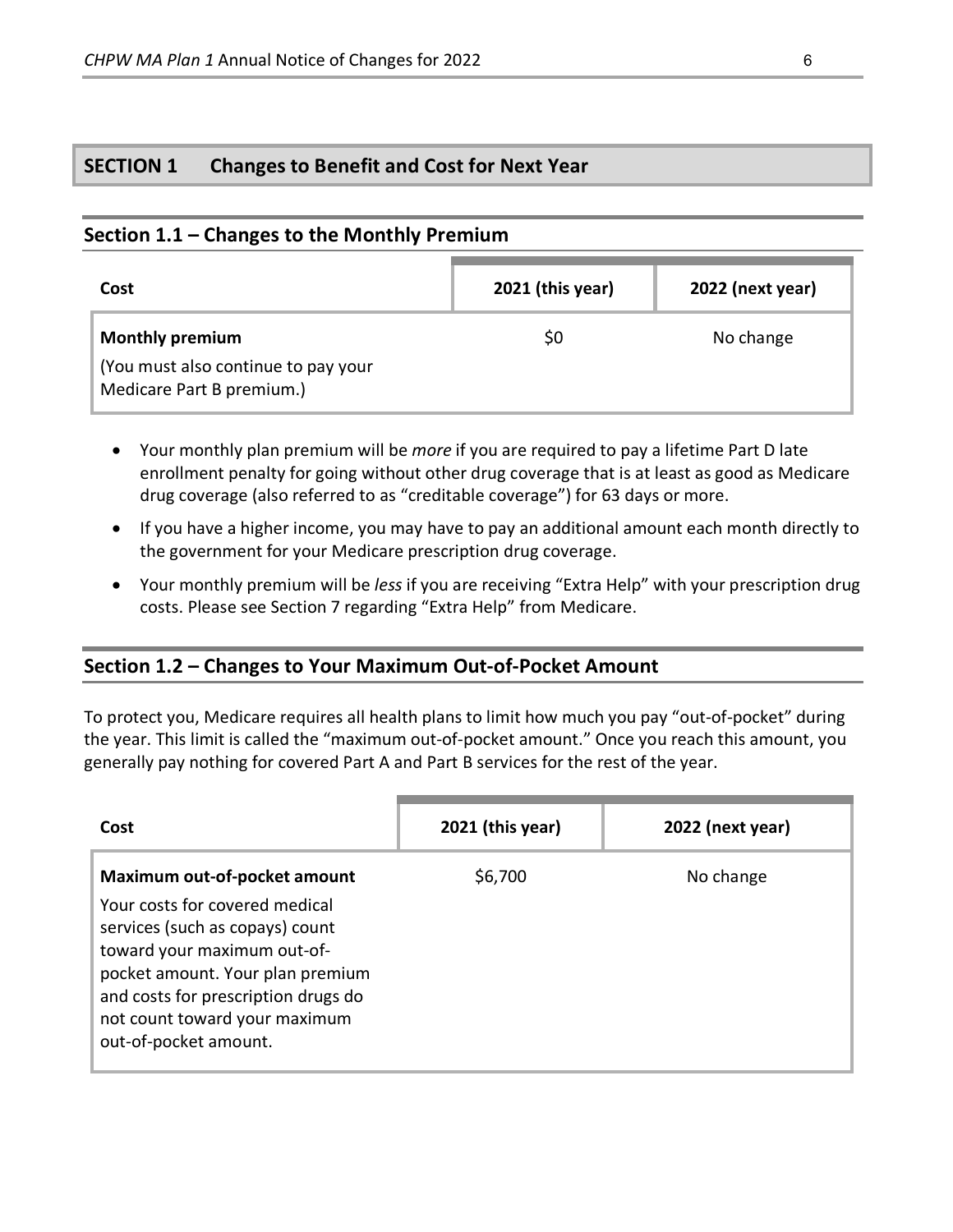# **Section 1.3 – Changes to the Provider Network**

There are changes to our network of providers for next year. An updated *Provider Directory* is located on our website at [medicare.chpw.org/member-center/member-resources/provider-directory.](https://medicare.chpw.org/member-center/member-resources/provider-directory/) You may also call Customer Service for updated provider information or to ask us to mail you a *Provider Directory*. **Please review the 2022** *Provider Directory* **to see if your providers (primary care provider, specialists, hospitals, etc.) are in our network**.

It is important that you know that we may make changes to the hospitals, doctors and specialists (providers) that are part of your plan during the year. There are a number of reasons why your provider might leave your plan, but if your doctor or specialist does leave your plan, you have certain rights and protections summarized below:

- Even though our network of providers may change during the year, we must furnish you with uninterrupted access to qualified doctors and specialists.
- We will make a good faith effort to provide you with at least 30 days' notice that your provider is leaving our plan so that you have time to select a new provider.
- We will assist you in selecting a new qualified provider to continue managing your health care needs.
- If you are undergoing medical treatment you have the right to request, and we will work with you to ensure, that the medically necessary treatment you are receiving is not interrupted.
- If you believe we have not furnished you with a qualified provider to replace your previous provider or that your care is not being appropriately managed, you have the right to file an appeal of our decision.
- If you find out your doctor or specialist is leaving your plan, please contact us so we can assist you in finding a new provider to manage your care.

#### **Section 1.4 – Changes to the Pharmacy Network**

Amounts you pay for your prescription drugs may depend on which pharmacy you use. Medicare drug plans have a network of pharmacies. In most cases, your prescriptions are covered *only* if they are filled at one of our network pharmacies. Our network includes pharmacies with preferred cost sharing, which may offer you lower cost sharing than the standard cost sharing offered by other network pharmacies for some drugs.

You can use the Pharmacy Directory to find the network pharmacy you want to use. There are changes to our network of pharmacies for next year. An updated *Pharmacy Directory* is located on our website at medicare.chpw.org. You may also call Customer Service for updated provider information or to ask us to mail you a *Pharmacy Directory*. **Please review the 2022** *Pharmacy Directory* **to see which pharmacies are in our network**.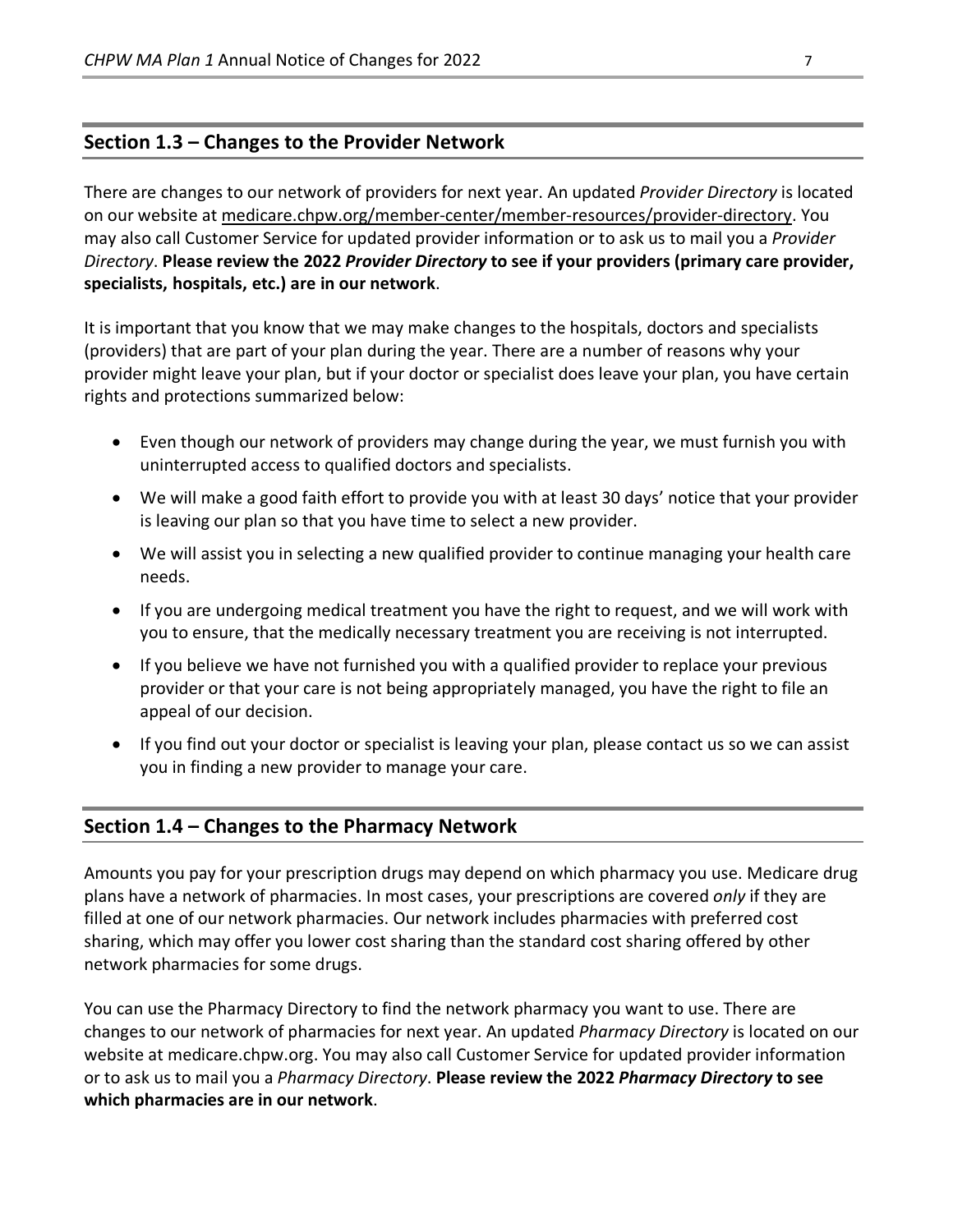#### **Section 1.5 – Changes to Benefits and Costs for Medical Services**

We are changing our coverage for certain medical services next year. The information below describes these changes. For details about the coverage and costs for these services, see Chapter 4, *Medical Benefits Chart (what is covered and what you pay)*, in your *2022 Evidence of Coverage.*

Opioid treatment program services

Members of our plan with opioid use disorder (OUD) can receive coverage of services to treat OUD through an Opioid Treatment Program (OTP) which includes the following services:

- U.S. Food and Drug Administration (FDA)-approved opioid agonist and antagonist medication-assisted treatment (MAT) medications.
- Dispensing and administration of MAT medications (if applicable)
- Substance use counseling
- Individual and group therapy
- Toxicology testing
- Intake activities
- Periodic assessments

| Cost                                     | $2021$ (this year)                                                                           | 2022 (next year)                                                                                                                      |
|------------------------------------------|----------------------------------------------------------------------------------------------|---------------------------------------------------------------------------------------------------------------------------------------|
| <b>Doctor office visits</b>              | Primary care visits:<br>\$15 per visit                                                       | Primary care visits:<br>\$0 per visit                                                                                                 |
| <b>Dental Services</b><br>(Supplemental) | You pay nothing for one<br>dental visit for<br>supplemental preventive<br>services per year. | You pay nothing for<br>supplemental preventive<br>and comprehensive services<br>up to \$200 combined total<br>benefit limit per year. |
|                                          | Comprehensive dental<br>services are not covered.                                            |                                                                                                                                       |
|                                          | You pay 100% of any costs                                                                    | You pay 100% of any costs<br>over the plan benefit limit.                                                                             |
|                                          | over the plan benefit limit.                                                                 |                                                                                                                                       |
|                                          |                                                                                              |                                                                                                                                       |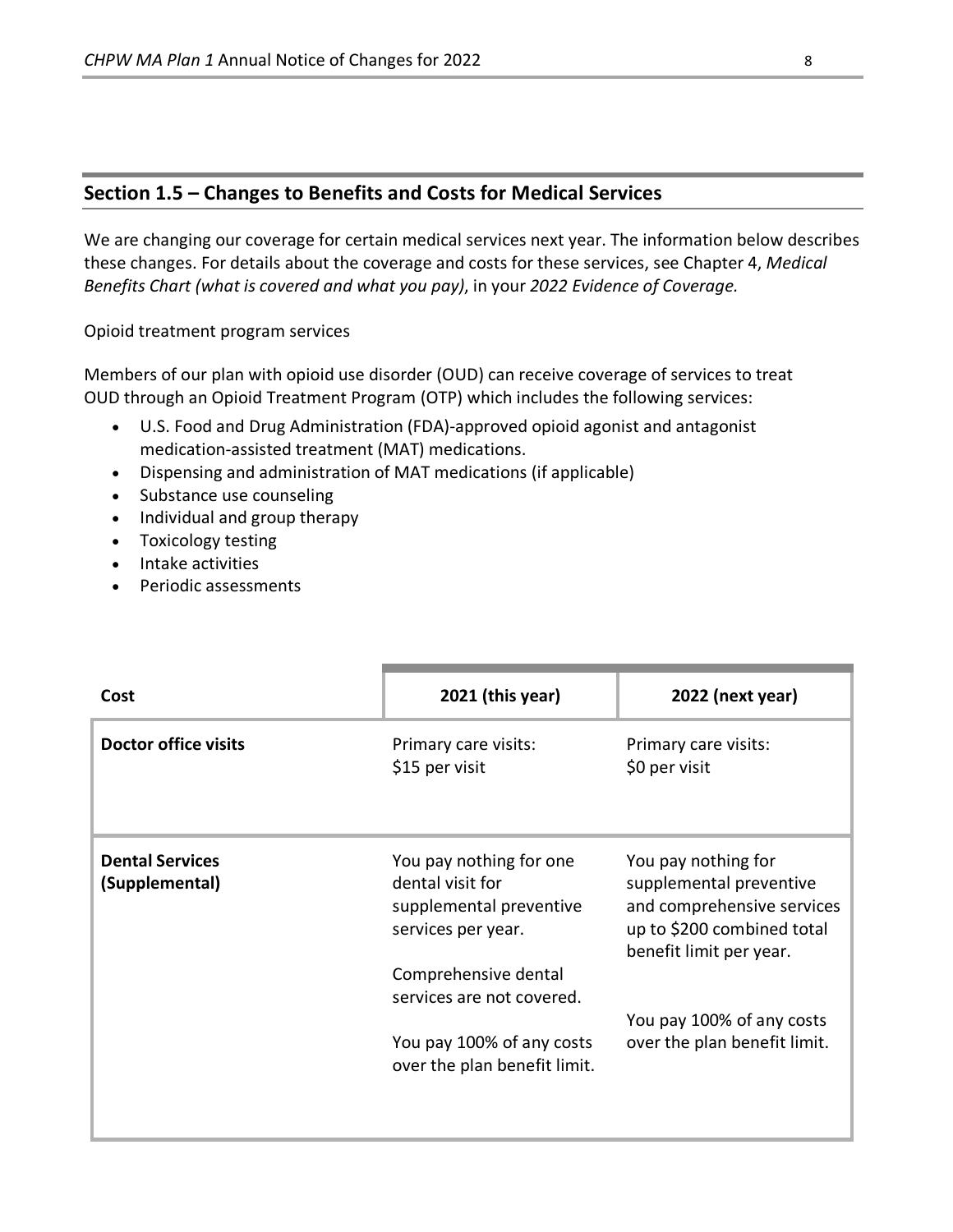| Cost                                                  | 2021 (this year)                                                                                                                                                                                                                        | 2022 (next year)                                                                                                                                                                                                                                                |
|-------------------------------------------------------|-----------------------------------------------------------------------------------------------------------------------------------------------------------------------------------------------------------------------------------------|-----------------------------------------------------------------------------------------------------------------------------------------------------------------------------------------------------------------------------------------------------------------|
| <b>Help with Certain Chronic</b><br><b>Conditions</b> | To be eligible for any of the<br>no-cost items below,<br>members must be engaged<br>in care management.                                                                                                                                 | To be eligible for any of the<br>no-cost items below,<br>members must be engaged<br>in care management.                                                                                                                                                         |
|                                                       | For members with<br>refractory hypertension or<br>hypertension with at least<br>one other chronic<br>condition:<br>\$0 copay for 1 blood<br>pressure monitoring<br>device per year.                                                     | For members with<br>prehypertension, refractory<br>hypertension or<br>hypertension with at least<br>one other chronic<br>condition:<br>\$0 copay for 1 blood<br>pressure monitoring<br>device per year.                                                         |
|                                                       | For members with frailty;<br>osteoporosis; history of<br>acute myocardial infarction;<br>angina; Parkinson's; stroke;<br>dementia; COPD; or CHF:<br>\$0 copay for 1<br><b>Personal Emergency</b><br>Response System (PERS) per<br>year. | For members with fall risk;<br>seizures, frailty;<br>osteoporosis; history of<br>acute myocardial infarction;<br>angina; Parkinson's; stroke;<br>dementia; COPD; or CHF:<br>\$0 copay for 1<br><b>Personal Emergency</b><br>Response System (PERS) per<br>year. |

# **Section 1.6 – Changes to Part D Prescription Drug Coverage**

#### **Changes to Our Drug List**

Our list of covered drugs is called a Formulary or "Drug List." A copy of our Drug List is provided electronically. The Drug List includes many – but not all – of the drugs that we will cover next year. If you don't see your drug on this list, it might still be covered. You can get the complete Drug List by calling Customer Service (see the back cover) or visiting our website (medicare.chpw.org). The Drug List on the website is always the most current.

We made changes to our Drug List, including changes to the drugs we cover and changes to the restrictions that apply to our coverage for certain drugs. **Review the Drug List to make sure your drugs will be covered next year and to see if there will be any restrictions.**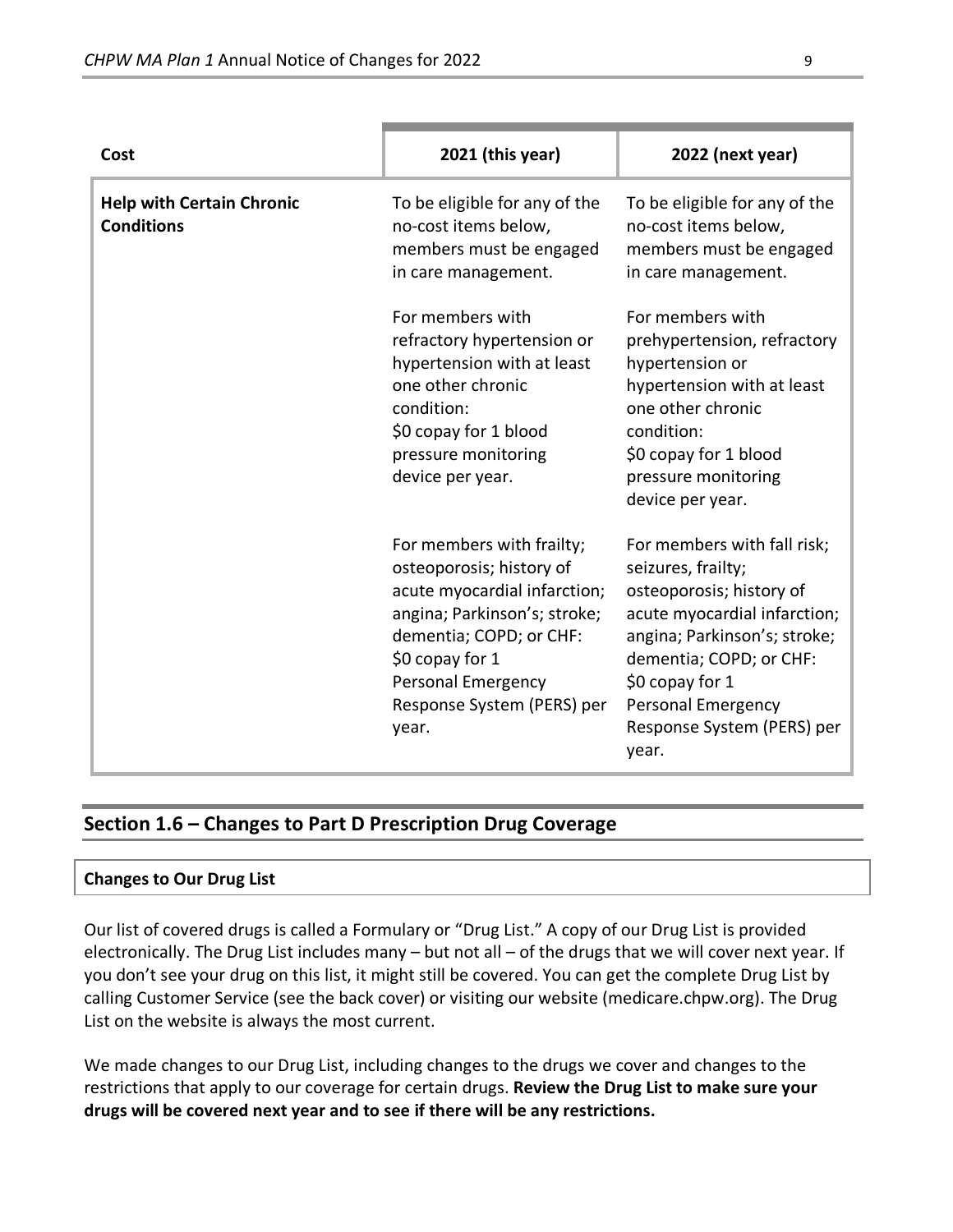If you are affected by a change in drug coverage, you can:

- **Work with your doctor (or other prescriber) and ask the plan to make an exception** to cover the drug.
	- o To learn what you must do to ask for an exception, see Chapter 9 of your *E*v*idence of Coverage* (*What to do if you have a problem or complaint (coverage decisions, appeals, complaints))* or call Customer Service.
- **Work with your doctor (or other prescriber) to find a different drug** that we cover. You can call Customer Service to ask for a list of covered drugs that treat the same medical condition.

Most of the changes in the Drug List are new for the beginning of each year. However, during the year, we might make other changes that are allowed by Medicare rules.

When we make these changes to the Drug List during the year, you can still work with your doctor (or other prescriber) and ask us to make an exception to cover the drug. We will also continue to update our online Drug List as scheduled and provide other required information to reflect drug changes. (To learn more about changes we may make to the Drug List, see Chapter 5, Section 6 of the Evidence of Coverage.)

#### **Changes to Prescription Drug Costs**

*Note:* If you are in a program that helps pay for your drugs ("Extra Help"), **the information about costs for Part D prescription drugs may not apply to you.** We sent you a separate insert, called the "Evidence of Coverage Rider for People Who Get Extra Help Paying for Prescription Drugs" (also called the "Low Income Subsidy Rider" or the "LIS Rider"), which tells you about your drug costs. Because you receive "Extra Help" if you haven't received this insert by September 30, 2021, please call Customer Service and ask for the "LIS Rider."

There are four "drug payment stages." How much you pay for a Part D drug depends on which drug payment stage you are in. (You can look in Chapter 6, Section 2 of your *Evidence of Coverage* for more information about the stages.)

The information below shows the changes for next year to the first two stages – the Yearly Deductible Stage and the Initial Coverage Stage. (Most members do not reach the other two stages – the Coverage Gap Stage or the Catastrophic Coverage Stage. To get information about your costs in these stages, look at Chapter 6, Sections 6 and 7, in the *Evidence of Coverage*, which is located on our website a[t medicare.chpw.org.](https://medicare.chpw.org/) You may also call Customer Service to ask us to mail you an *Evidence of Coverage*.)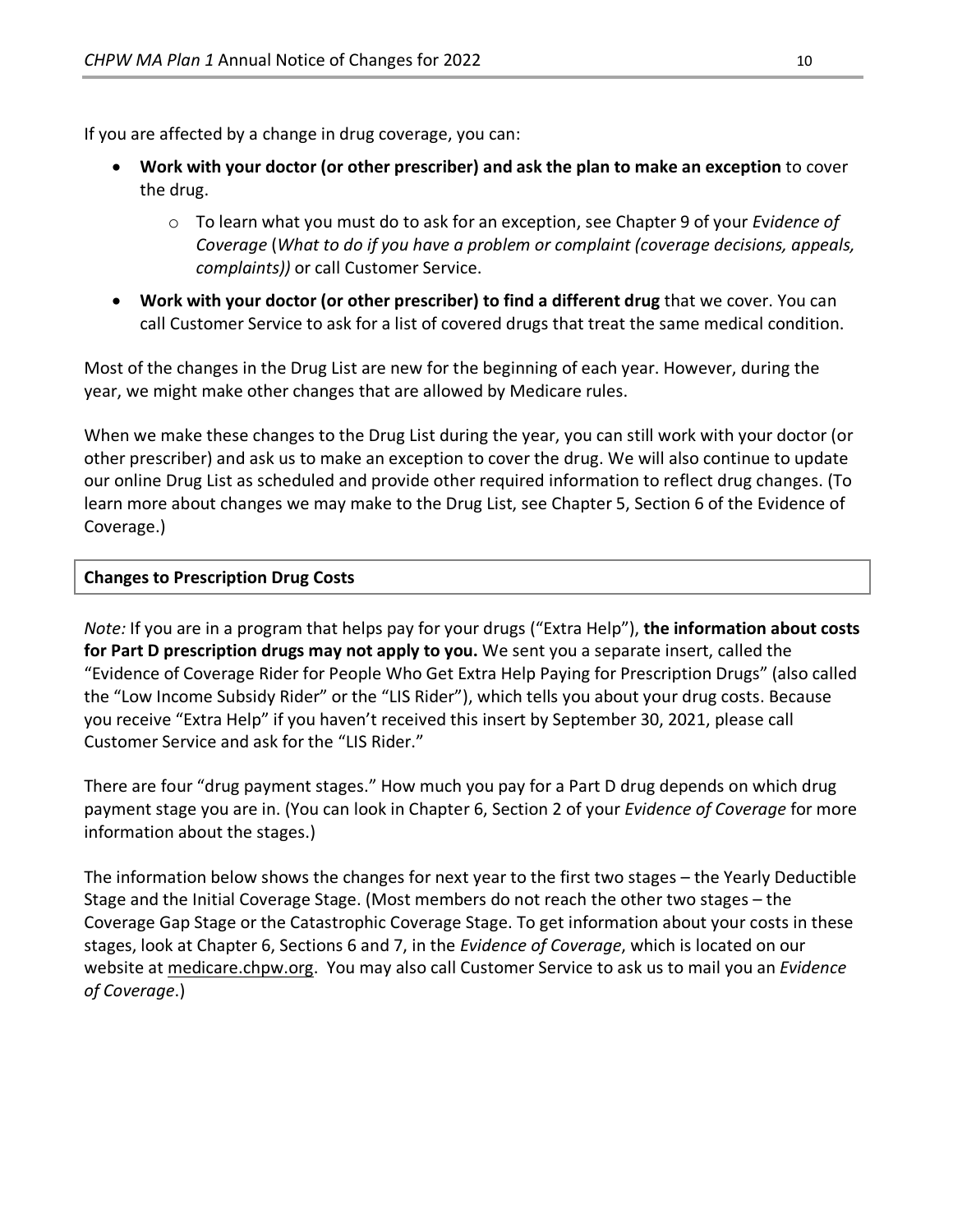### **Changes to the Deductible Stage**

| <b>Stage</b>                            | $2021$ (this year)                                                                                                                                                                   | 2022 (next year) |
|-----------------------------------------|--------------------------------------------------------------------------------------------------------------------------------------------------------------------------------------|------------------|
| <b>Stage 1: Yearly Deductible Stage</b> | The deductible is \$230 and<br>applies only to Tier 5.                                                                                                                               | No change        |
|                                         | During this stage, you pay<br>only the copay or<br>coinsurance for drugs on<br>Tiers 1-4 and the full cost of<br>drugs on Tier 5 until you<br>have reached the yearly<br>deductible. |                  |

# **Changes to Your Cost Sharing in the Initial Coverage Stage**

To learn how copayments and coinsurance work, look at Chapter 6, Section 1.2, *Types of out-of-pocket costs you may pay for covered drugs* in your *Evidence of Coverage*.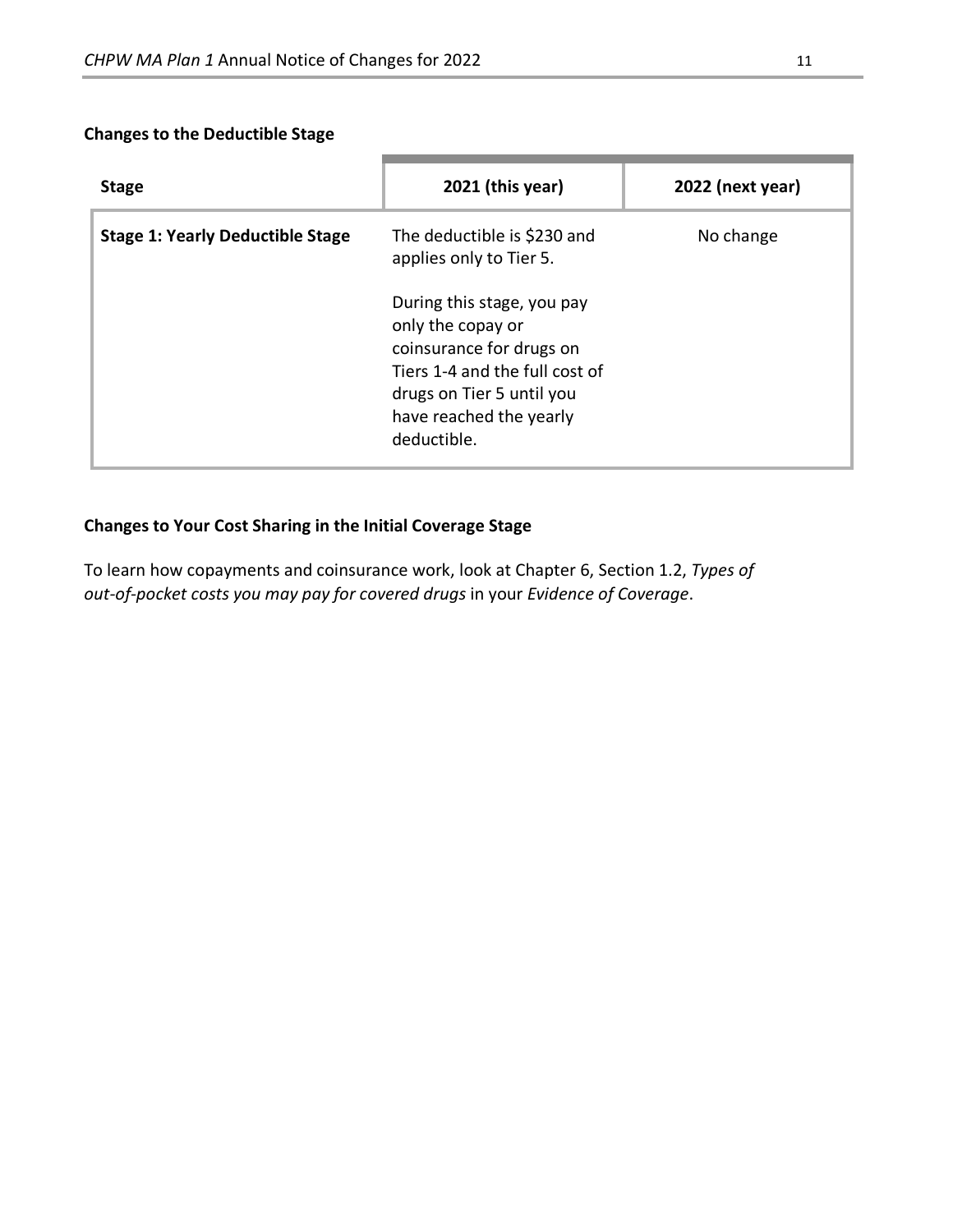| <b>Stage</b>                                                                                                                                                | 2021 (this year)                                                                                                                                                                                                                                                                | 2022 (next year)                                                           |
|-------------------------------------------------------------------------------------------------------------------------------------------------------------|---------------------------------------------------------------------------------------------------------------------------------------------------------------------------------------------------------------------------------------------------------------------------------|----------------------------------------------------------------------------|
| <b>Stage 2: Initial Coverage Stage</b><br>During this stage, the plan pays<br>its share of the cost of your<br>drugs and you pay your share<br>of the cost. | Your cost for a one-month supply at<br>a network pharmacy:<br><b>Preferred Generic (Tier 1):</b><br><b>Standard Pharmacy:</b><br>\$5 per prescription.                                                                                                                          | Your cost for a one-month<br>supply at a network<br>pharmacy:<br>No change |
| The costs in this row are for a<br>one-month (30-day) supply<br>when you fill your prescription<br>at a network pharmacy.                                   | Preferred Pharmacy:<br>\$0 per prescription.                                                                                                                                                                                                                                    | Once your total drug costs<br>have reached \$4,430, you                    |
| We changed the tier for some<br>of the drugs on our Drug List.<br>To see if your drugs will be in a<br>different tier, look them up on<br>the Drug List.    | Generic (Tier 2):<br>Standard cost-sharing:<br>You pay \$15 per prescription.<br>Preferred cost-sharing:<br>You pay \$10 per prescription.                                                                                                                                      | will move to the next stage<br>(the Coverage Gap Stage).                   |
|                                                                                                                                                             | <b>Preferred Brand (Tier 3):</b><br>Standard cost-sharing:<br>You pay \$47 per prescription.<br>Preferred cost-sharing:<br>You pay \$42 per prescription.                                                                                                                       |                                                                            |
|                                                                                                                                                             | Non-Preferred Drug (Tier 4):<br>Standard cost-sharing:<br>You pay 50% of the total cost.<br>Preferred cost-sharing:<br>You pay 50% of the total cost.                                                                                                                           |                                                                            |
|                                                                                                                                                             | <b>Specialty Drug (Tier 5):</b><br>Standard cost-sharing:<br>You pay 33% of the total cost.<br>Preferred cost-sharing: You pay 33%<br>of the total cost.<br>Once your total drug costs have<br>reached \$4,130, you will move to<br>the next stage (the Coverage Gap<br>Stage). |                                                                            |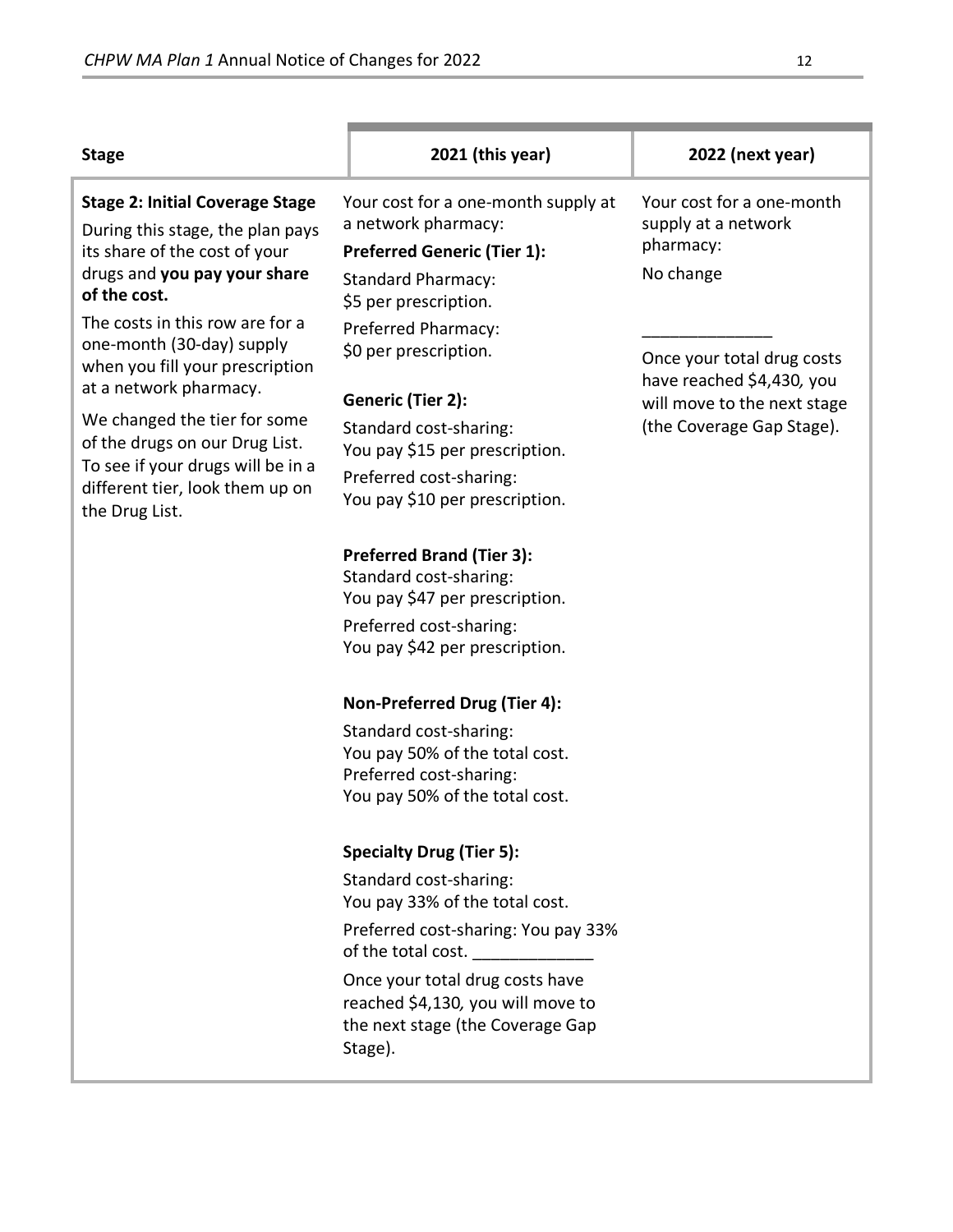| <b>Stage</b>                                                                                                                                                      | 2021 (this year)                                                  | 2022 (next year)                                                                                                                                |
|-------------------------------------------------------------------------------------------------------------------------------------------------------------------|-------------------------------------------------------------------|-------------------------------------------------------------------------------------------------------------------------------------------------|
| <b>Stage 2: Initial Coverage Stage</b><br>(continued)                                                                                                             | For mail orders for all tiers<br>(Tier 1, 2, 3, 4, 5):            | For mail orders for all tiers<br>(Tier 1, 2, 3, 4, 5):                                                                                          |
| For more information about the<br>costs for mail-order prescriptions<br>or long-term care (LTC), look in<br>Chapter 6, Section 5 of your<br>Evidence of Coverage. | Mail-order cost sharing matches<br>Preferred Retail cost sharing. | Standard mail-order cost<br>sharing matches Standard<br>Retail cost sharing.                                                                    |
|                                                                                                                                                                   |                                                                   | Preferred mail-order cost<br>sharing matches Preferred<br>Retail cost sharing.                                                                  |
|                                                                                                                                                                   |                                                                   | See above (previous page)<br>for all Standard and<br>Preferred mail-order cost<br>sharing amounts.                                              |
|                                                                                                                                                                   |                                                                   | You can contact our<br><b>Customer Service to find out</b><br>more as to whether your<br>mail-order prescriptions are<br>Standard or Preferred. |
|                                                                                                                                                                   |                                                                   | (Phone numbers for<br><b>Customer Service are</b><br>printed in Section 6.1 at the<br>end of this notice.)                                      |

#### **Changes to the Coverage Gap and Catastrophic Coverage Stages**

The other two drug coverage stages – the Coverage Gap Stage and the Catastrophic Coverage Stage – are for people with high drug costs. **Most members do not reach the Coverage Gap Stage or the Catastrophic Coverage Stage**. For information about your costs in these stages, look at Chapter 6, Sections 6 and 7, in your *Evidence of Coverage*.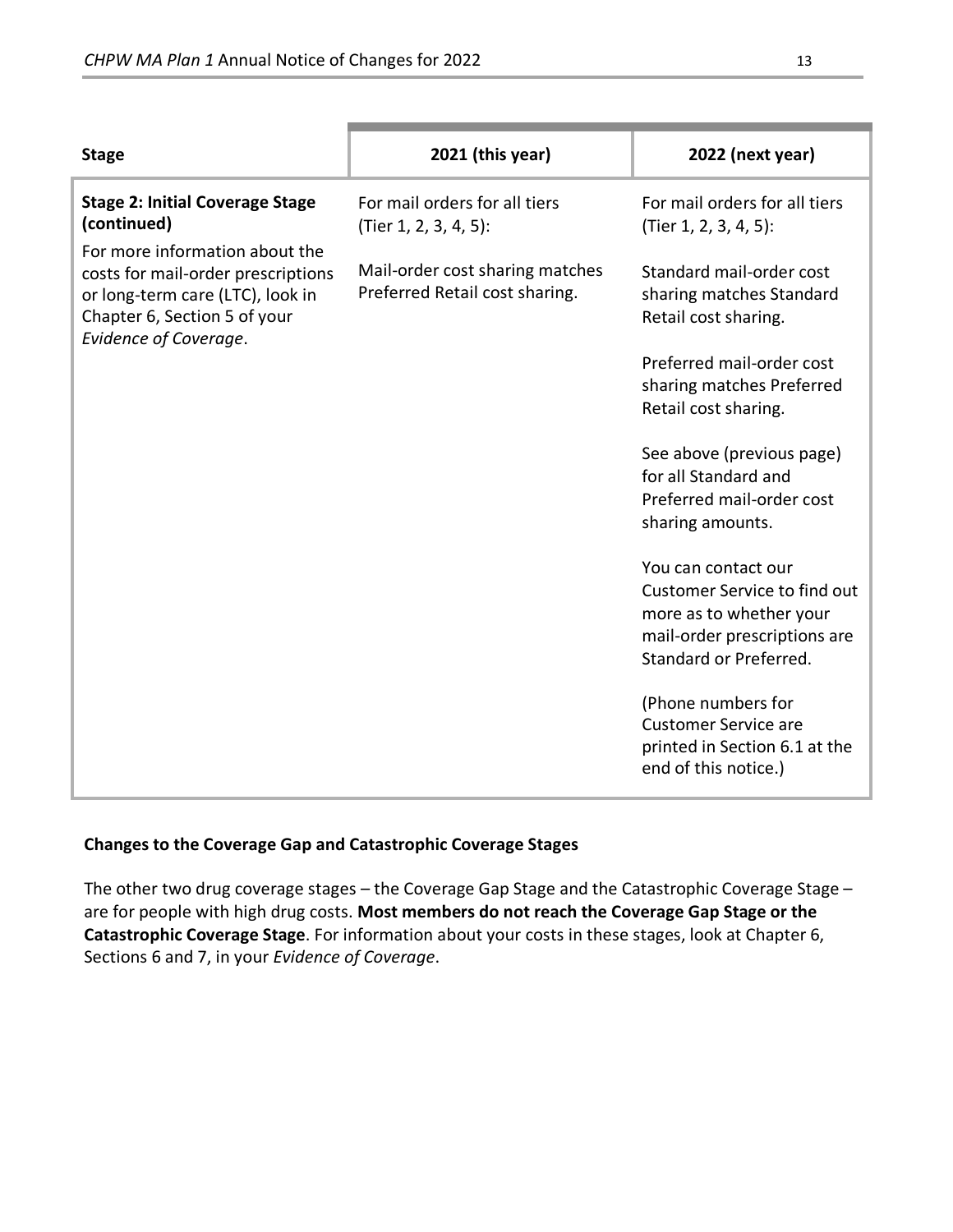# **SECTION 2 Deciding Which Plan to Choose**

### **Section 2.1 – If you want to stay in** *CHPW MA Plan 1*

**To stay in our plan you don't need to do anything.** If you do not sign up for a different plan or change to Original Medicare by December 7, you will automatically be enrolled in our *CHPW MA Plan 1.*

#### **Section 2.2 – If you want to change plans**

We hope to keep you as a member next year but if you want to change for 2022 follow these steps:

#### **Step 1: Learn about and compare your choices**

- You can join a different Medicare health plan timely,
- *OR*-- You can change to Original Medicare. If you change to Original Medicare, you will need to decide whether to join a Medicare drug plan. If you do not enroll in a Medicare drug plan, please see Section 2.1 regarding a potential Part D late enrollment penalty.

To learn more about Original Medicare and the different types of Medicare plans, read the *Medicare & You 2022* handbook, call your State Health Insurance Assistance Program (see Section 4), or call Medicare (see Section 6.2).

You can also find information about plans in your area by using the Medicare Plan Finder on the Medicare website. Go t[o medicare.gov/plan-compare.](http://www.medicare.gov/plan-compare) **Here, you can find information about costs, coverage, and quality ratings for Medicare plans.**

As a reminder, Community Health Plan of Washington offers other Medicare health plans. These other plans may differ in coverage, monthly premiums, and cost-sharing amounts.

#### **Step 2: Change your coverage**

- To **change to a different Medicare health plan**, enroll in the new plan. You will automatically be disenrolled from *CHPW MA Plan 1*.
- To **change to Original Medicare with a prescription drug plan,** enroll in the new drug plan. You will automatically be disenrolled from *CHPW MA Plan 1*.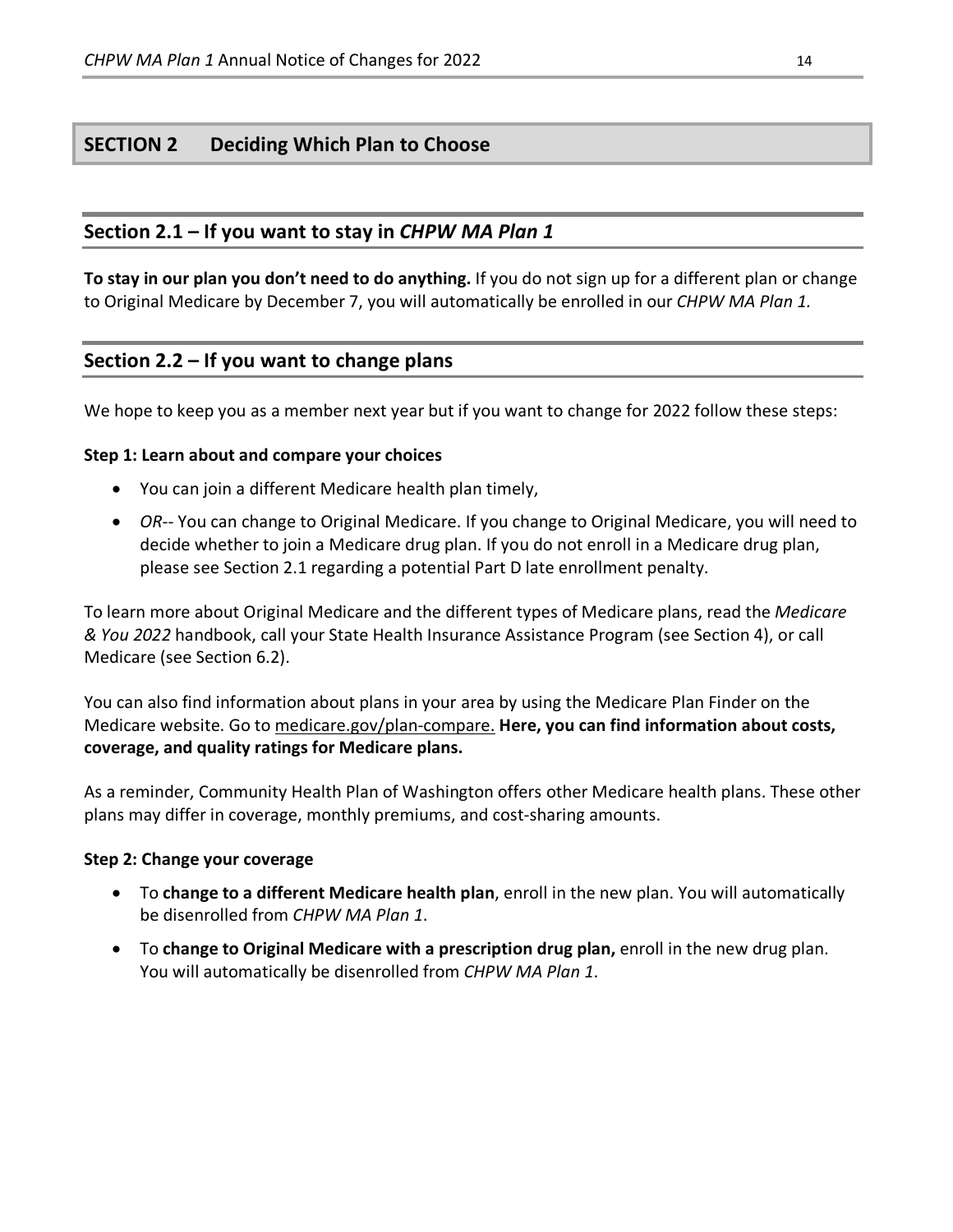- To **change to Original Medicare without a prescription drug plan**, you must either:
	- $\circ$  Send us a written request to disenroll. Contact Customer Service if you need more information on how to do this. You can call Customer Service at 1-800-942-0247 for additional information. (TTY users should call 711.) Hours are 8:00 a.m. to 8:00 p.m., 7 days a week.
	- o  *or –* Contact **Medicare**, at 1-800-MEDICARE (1-800-633-4227), 24 hours a day, 7 days a week, and ask to be disenrolled. TTY users should call 1-877-486-2048.

# **SECTION 3 Deadline for Changing Plans**

If you want to change to a different plan or to Original Medicare for next year, you can do it from **October 15 until December 7.** The change will take effect on January 1, 2022.

#### **Are there other times of the year to make a change?**

In certain situations, changes are also allowed at other times of the year. For example, people with Medicaid, those who get "Extra Help" paying for their drugs, those who have or are leaving employer coverage, and those who move out of the service area may be allowed to make a change at other times of the year. For more information, see Chapter 10, Section 2.3 of the *Evidence of Coverage.*

If you enrolled in a Medicare Advantage plan for January 1, 2022, and don't like your plan choice, you can switch to another Medicare health plan (either with or without Medicare prescription drug coverage) or switch to Original Medicare (either with or without Medicare prescription drug coverage) between January 1 and March 31, 2022. For more information, see Chapter 10, Section 2.2 of the *Evidence of Coverage*.

# **SECTION 4 Programs That Offer Free Counseling about Medicare**

The State Health Insurance Assistance Program (SHIP) is a government program with trained counselors in every state. In Washington, the SHIP is called Statewide Health Insurance Benefits Advisors (SHIBA).

SHIBA is independent (not connected with any insurance company or health plan). It is a state program that gets money from the Federal government to give **free** local health insurance counseling to people with Medicare. SHIBA counselors can help you with your Medicare questions or problems. They can help you understand your Medicare plan choices and answer questions about switching plans. You can call SHIBA at 1-800-562-6900. You can learn more about SHIBA by visiting their website [\(insurance.wa.gov/statewide-health-insurance-benefits-advisors-shiba\)](http://www.insurance.wa.gov/statewide-health-insurance-benefits-advisors-shiba).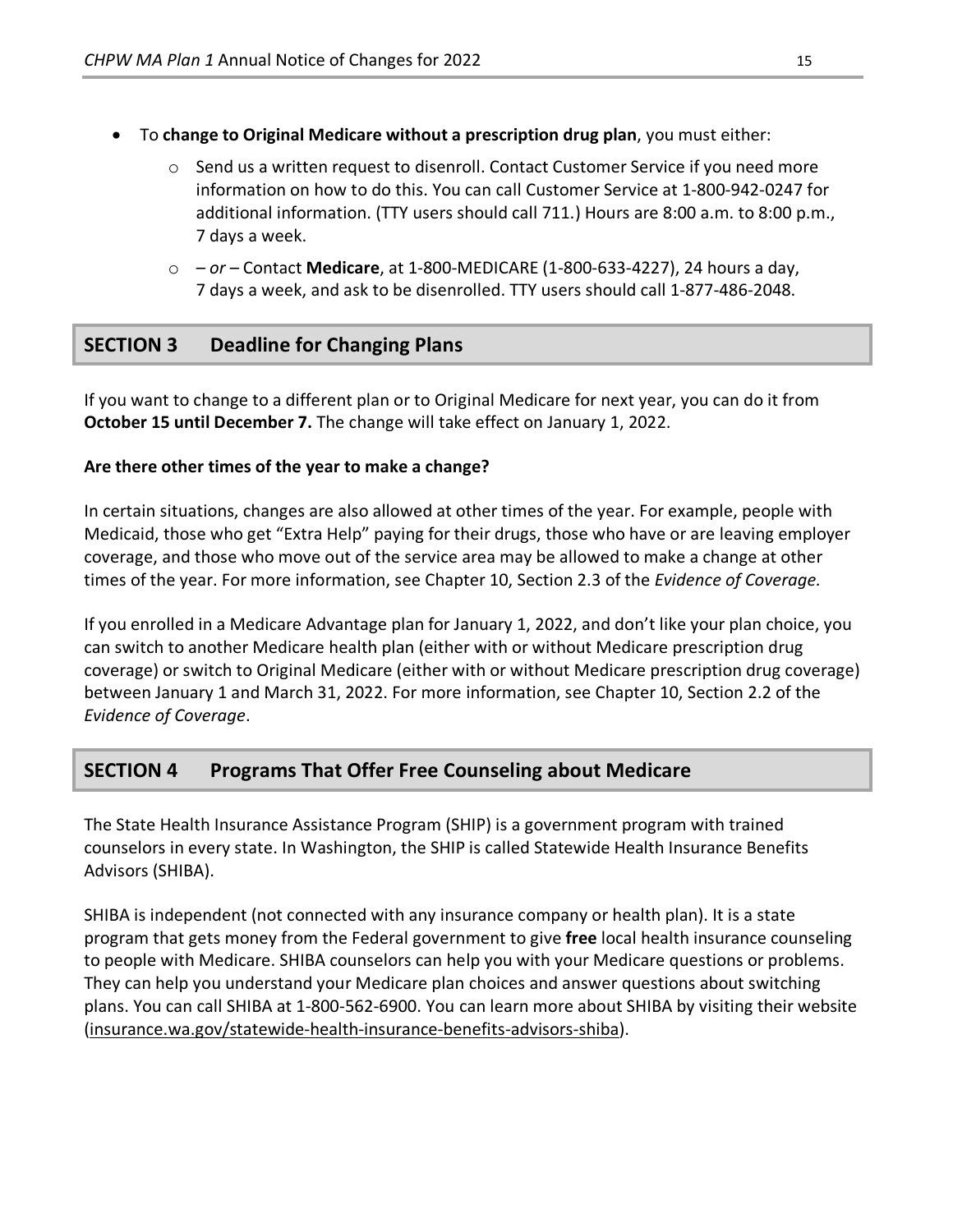# **SECTION 5 Programs That Help Pay for Prescription Drugs**

You may qualify for help paying for prescription drugs. Below we list different kinds of help:

• **"Extra Help" from Medicare.** People with limited incomes may qualify for "Extra Help" to pay for their prescription drug costs. If you qualify, Medicare could pay up to 75% or more of your drug costs including monthly prescription drug premiums, annual deductibles,

and coinsurance. Additionally, those who qualify will not have a coverage gap or late enrollment penalty. Many people are eligible and don't even know it. To see if you qualify, call:

- $\circ$  1-800-MEDICARE (1-800-633-4227). TTY users should call 1-877-486-2048, 24 hours a day/7 days a week;
- o The Social Security Office at 1-800-772-1213 between 7 am and 7 pm, Monday through Friday. TTY users should call, 1-800-325-0778 (applications); or
- o Your State Medicaid Office (applications).
- **Help from your state's pharmaceutical assistance program.** *Washington* has a program called Washington State Health Insurance Pool (WSHIP) that helps people pay for prescription drugs based on their financial need, age, or medical condition*.* To learn more about the program, check with your State Health Insurance Assistance Program (the name and phone numbers for this organization are in Section 4 of this booklet)*.*
- **Prescription Cost-sharing Assistance for Persons with HIV/AIDS.** The AIDS Drug Assistance Program (ADAP) helps ensure that ADAP-eligible individuals living with HIV/AIDS have access to life-saving HIV medications. Individuals must meet certain criteria, including proof of State residence and HIV status, low income as defined by the State, and uninsured/under-insured status. Medicare Part D prescription drugs that are also covered by ADAP qualify for prescription cost-sharing assistance through the Washington State Early Intervention Program (EIP)*.* For information on eligibility criteria, covered drugs, or how to enroll in the program, please call toll free 1-877-376-9316, fax 1-360-664-2216, or email ask.EIP@doh.wa.gov.

# **SECTION 6 Questions?**

# **Section 6.1 – Getting Help from** *CHPW MA Plan 1*

Questions? We're here to help. Please call Customer Service at 1-800-942-0247. (TTY only, dial 711). We are available for phone calls 7 days a week, from 8:00 a.m. to 8:00 p.m. Calls to these numbers are free.

Read your 2022 *Evidence of Coverage* (it has details about next year's benefits and costs)